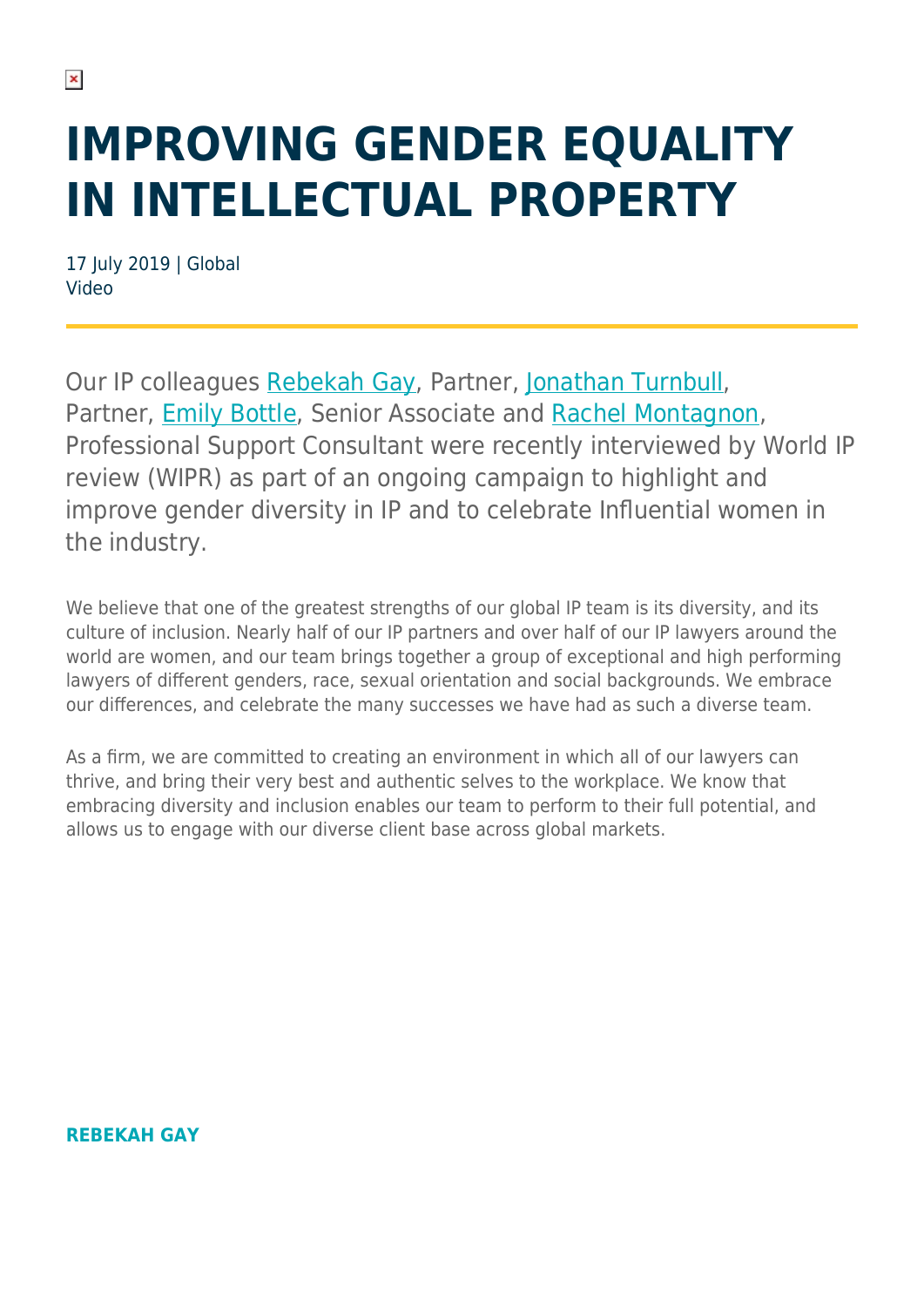**EMILY BOTTLE**

**RACHEL MONTAGNON**

**JONATHAN TURNBULL**